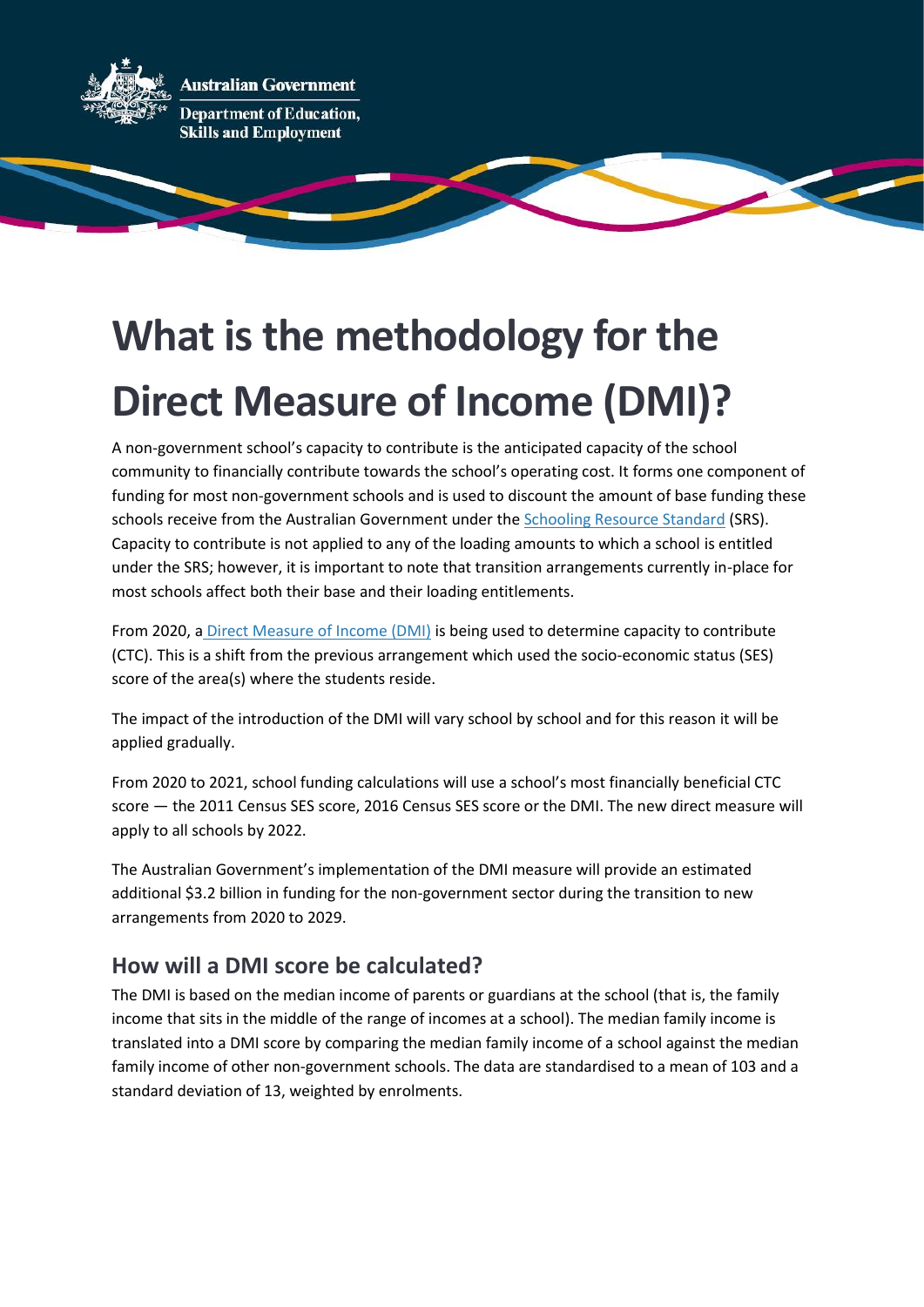# **Minimising year-on-year fluctuations**

The CTC score that applies to funding for a school using this methodology is the average of the DMI scores for the school for the previous 3 years. For 2020 however, this will be the average of the previous 2 years, as the first parent/guardian names and addresses collection was in 2018. For small and very small schools, the year-on-year change in CTC scores will be capped at 2 points.

The use of a rolling average and capping change for small schools will minimise year-on-year fluctuations in funding. These measures aim to balance accuracy (the use of the most up to date data and information on a community) and stability (a score that stays the same as community circumstances change) and provide certainty for the non-government school sector.

### **Data used**

The DMI uses parent and guardian names and addresses linked to data within the Multi [Agency Data](https://www.abs.gov.au/websitedbs/d3310114.nsf/home/statistical+data+integration+-+madip)  [Integration Project \(MADIP\).](https://www.abs.gov.au/websitedbs/d3310114.nsf/home/statistical+data+integration+-+madip) There is an 18-month delay in the availability of income data through MADIP. Parent and guardian names and addresses provided in 2018 were linked to 2015-16 MADIP data. Parent and guardian names and addresses provided in 2019 were linked to 2016-17 MADIP data.

Adjusted taxable income (ATI) is used to calculate the median income of the parents and guardians of a school community. The use of ATI is supported by stakeholders and is consistent with other government policy for payments such as Family Tax Benefits and the Child Care Subsidy.

Additional data (such as concessional Australian Government financial benefits, Pay As You Go (PAYG) and spouse reported income data) are used to improve the accuracy of the measure by improving the coverage of data and capturing low income earners and others not included in taxation records.

In using this information a particular calculation order is used. This order is important and aims to improve accuracy. Parent and guardian income is based on the first direct source available in MADIP from the list below:

- i. ATI from tax returns of the relevant financial year.
- ii. Where one parent or guardian linked but the other did not, the linked parent or guardians' reported spouse ATI from their tax returns is used if it was greater than zero.
- iii. In the next step, PAYG gross income from payment summaries is used if it was greater than zero.
- iv. Pensioner Concession Card or Heath Care Card information (excluding foster child and carer allowance) are used to include low income earners. Pensioner Concession Card and Heath Care Card holders are assumed to have nil income.
- v. The final step is to examine ATI from previous year tax returns, indexed by the Wage Price Index (WPI). This is to capture those who submitted a tax return late. These data are indexed by WPI to make it more comparable to ATI from the relevant financial year.

# **What is the Multi-Agency Data Integration Project?**

A direct measure of income which links personal income taxation and student address data is possible through the data linkage capability of the MADIP.